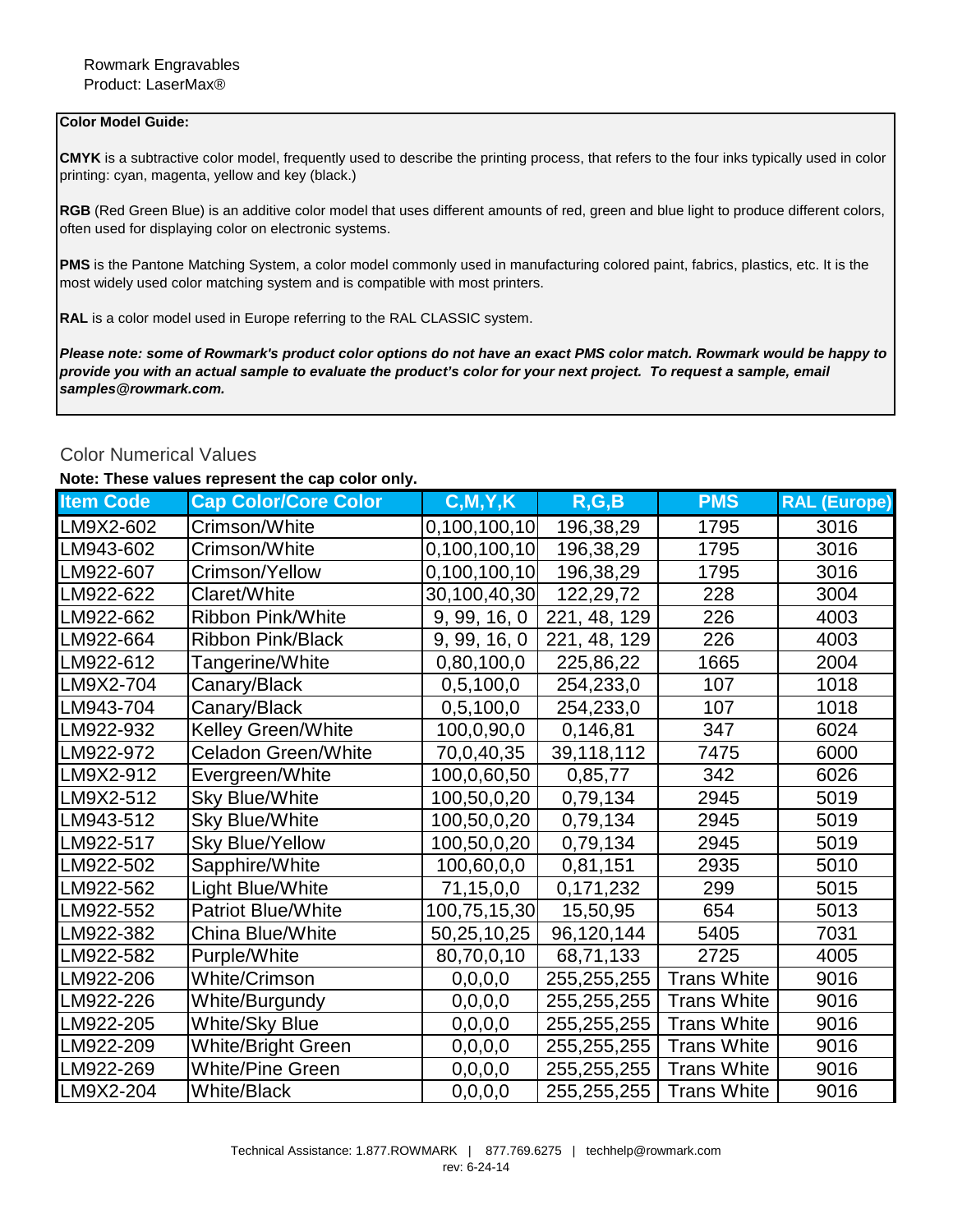| LM943-204 | <b>White/Black</b>            | 0, 0, 0, 0   | 255,255,255   Trans White |                           | 9016 |
|-----------|-------------------------------|--------------|---------------------------|---------------------------|------|
| LM922-228 | Ivory/Dark Brown              | 0,5,25,0     | 253,237,184               | 7401                      | 1001 |
| LM922-854 | Almond/Black                  | 0,3,15,10    | 222,215,187               | 7527                      | 9001 |
| LM922-326 | Light Grey/Burgundy           | 0,0,3,10     |                           | 222,222,216 Cool Gray 2 U | 7004 |
| LM922-325 | <b>Light Grey/Marine Blue</b> | 0,0,3,10     |                           | 222,222,216 Cool Gray 2 U | 7004 |
| LM922-324 | <b>Light Grey/Black</b>       | 0,0,3,10     |                           | 222,222,216 Cool Gray 2 U | 7004 |
| LM922-312 | <b>Smoke Grey/White</b>       | 20,0,0,70    | 79,86,91                  | 7540                      | 7011 |
| LM922-822 | Med. Brown/White              | 70,80,100,15 | 82,61,42                  | 4485                      | 8028 |
| LM922-842 | Dark Brown/White              | 80,90,100,40 | 53,36,32                  | 476                       | 8017 |
| LM9X2-402 | <b>Black/White</b>            | 60,0,20,100  | 18,21,20                  | <b>Black</b>              | 9005 |
| LM943-402 | <b>Black/White</b>            | 60,0,20,100  | 18,21,20                  | <b>Black</b>              | 9005 |
| LM922-422 | <b>Gloss Black/White</b>      | 60,0,20,100  | 18,21,20                  | <b>Black</b>              | 9005 |
| LM922-407 | <b>Black/Yellow</b>           | 60,0,20,100  | 18,21,20                  | <b>Black</b>              | 9005 |
| LM922-417 | <b>Black/Gold</b>             | 60,0,20,100  | 18,21,20                  | <b>Black</b>              | 9005 |
| LM922-427 | Gloss Black/Gold              | 60,0,20,100  | 18,21,20                  | <b>Black</b>              | 9005 |
| LM922-413 | <b>Black/Silver</b>           | 60,0,20,100  | 18,21,20                  | <b>Black</b>              | 9005 |
| LM922-577 | <b>Celestial Blue/Gold</b>    | scan         | scan                      | scan                      | scan |
| LM922-362 | Harbor Grey/White             | scan         | scan                      | scan                      | scan |
| LM922-677 | Port Wine/Gold*               | scan         | scan                      | scan                      | scan |
| LM922-937 | Verde/Gold*                   | scan         | scan                      | scan                      | scan |
| LM922-884 | Deep Bronze/Black*            | scan         | scan                      | scan                      | scan |
| LM922-874 | Br. Bronze/Black*             | scan         | scan                      | scan                      | scan |
| LM922-872 | Br. Bronze/White*             | scan         | scan                      | scan                      | scan |
| LM9X2-734 | Br. Gold/Black*               | scan         | scan                      | scan                      | scan |
| LM9X2-754 | European Gold/Black*          | scan         | scan                      | scan                      | scan |
| LM9X2-714 | Smooth Gold/Black*            | scan         | scan                      | scan                      | scan |
| LM9X2-354 | Br. Aluminum/Black            | scan         | scan                      | scan                      | scan |
| LM9X2-334 | Br.Silver/Black*              | scan         | scan                      | scan                      | scan |
| LM9X2-344 | Smooth Silver/Black*          | scan         | scan                      | scan                      | scan |
| LM922-982 | Digicam Std. Issue/White      | scan         | scan                      | scan                      | scan |
| LM922-922 | Digicam Green/White           | scan         | scan                      | scan                      | scan |
| LM922-844 | Digicam Desert Storm/Black    | scan         | scan                      | scan                      | scan |
| LM922-694 | Digicam Pink/Black            | scan         | scan                      | scan                      | scan |

Visit Rowmark's Download Section for Product Scans.

| <b>Core Color</b>   | C, M, Y, K   | R, G, B     | <b>PMS</b>   | <b>RAL (Europe)</b> |
|---------------------|--------------|-------------|--------------|---------------------|
| White               | 0,0,0,0      | 255,255,255 | Trans. White | 9016                |
| Yellow              | 0,3,100,0    | 255,237,0   | Yellow       | 1021                |
| <b>Crimson</b>      | 0,100,100,10 | 196,38,29   | 1795         | 3016                |
| Burgundy            | 30,100,50,30 | 120,32,54   | 202          | 4004                |
| <b>Sky Blue</b>     | 100,50,0,20  | 0,79,134    | 2945         | 5019                |
| <b>Bright Green</b> | 100,0,90,0   | 0,146,81    | 355          | 6024                |
| <b>Pine Green</b>   | 100,0,70,40  | 0,97,77     | 342          | 6026                |